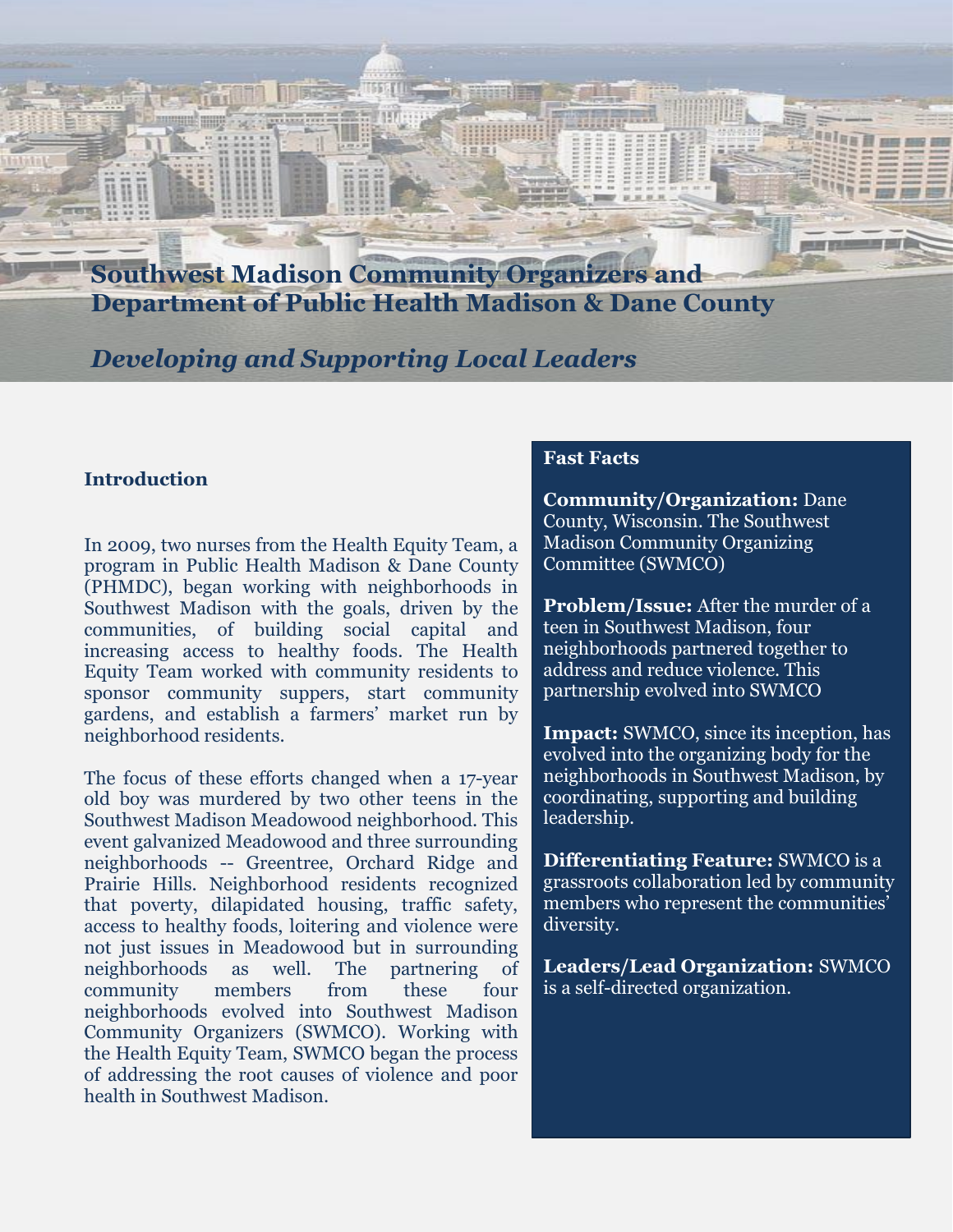SWMCO's efforts have launched active workgroups with focus areas including Traffic Safety, Community Suppers, Front Yard Gardens, Area Leaders, and Technology. These focus areas represent identified community interests; groups are comprised of community residents with active SWMCO members facilitating.

### **Results**

Since its inception, SWMCO has evolved into the organizing body for the neighborhoods in Southwest Madison, focusing on coordinating, supporting and building local leadership. SWMCO also seeks out new resources to support community building and health improvement in the participating neighborhoods. SWMCO received a grant in 2011 to extend its organizing work in the Meadowood neighborhood to another neighborhood in Southwest Madison. PHMDC recognized SWMCO's efforts to improve health and neighborhood safety with a Partnership Award in 2011. SWMCO is still a young organization and has yet to complete a thorough evaluation of its work, but has already had significant success with mobilizing and organizing residents in Southwest Madison.

### **Identified Themes Supporting SWMCO's Success**

*Partnerships/Connections –*SWMCO's success is rooted in the fact that its membership and participation includes residents of four neighborhoods. People living in Southwest Madison recognized that to address their common concerns, they had to partner together. The transient nature of a significant portion of the community's population means that building community among long-term and short-term residents requires adopting different strategies. A member of SWMCO noted that the neighborhoods have worked very hard to be inclusive and to also communicate their expectations of what it means to be a resident of the neighborhood to one another. SWMCO members have committed themselves to meeting monthly as a way to stay connected. The Meadowood Neighborhood has continued the community suppers, begun by PHMDC, which are open to all and create an avenue to talk about issues in the community.

*Infrastructure –* The Health Equity Team was originally an important facilitator in SWMCO's creation and in the early recruitment of SWMCO members. One member of SWMCO observed, "Public health nurses are the natural people to funnel into our group because they are out in the neighborhood and are able to feed people into the group." The Health Equity Team still supports SWMCO by having one nurse actively attend the meetings. Other key partners include police officers, the mayor, local politicians and the university.

The Meadowood Neighborhood Center serves as an all-purpose gathering place for community members and gives SWMCO a place to meet as well as a gathering place for community suppers. Youth programming, resume building and working with the unemployed also take place at the Center. SWMCO members feel very fortunate to have such a resource.